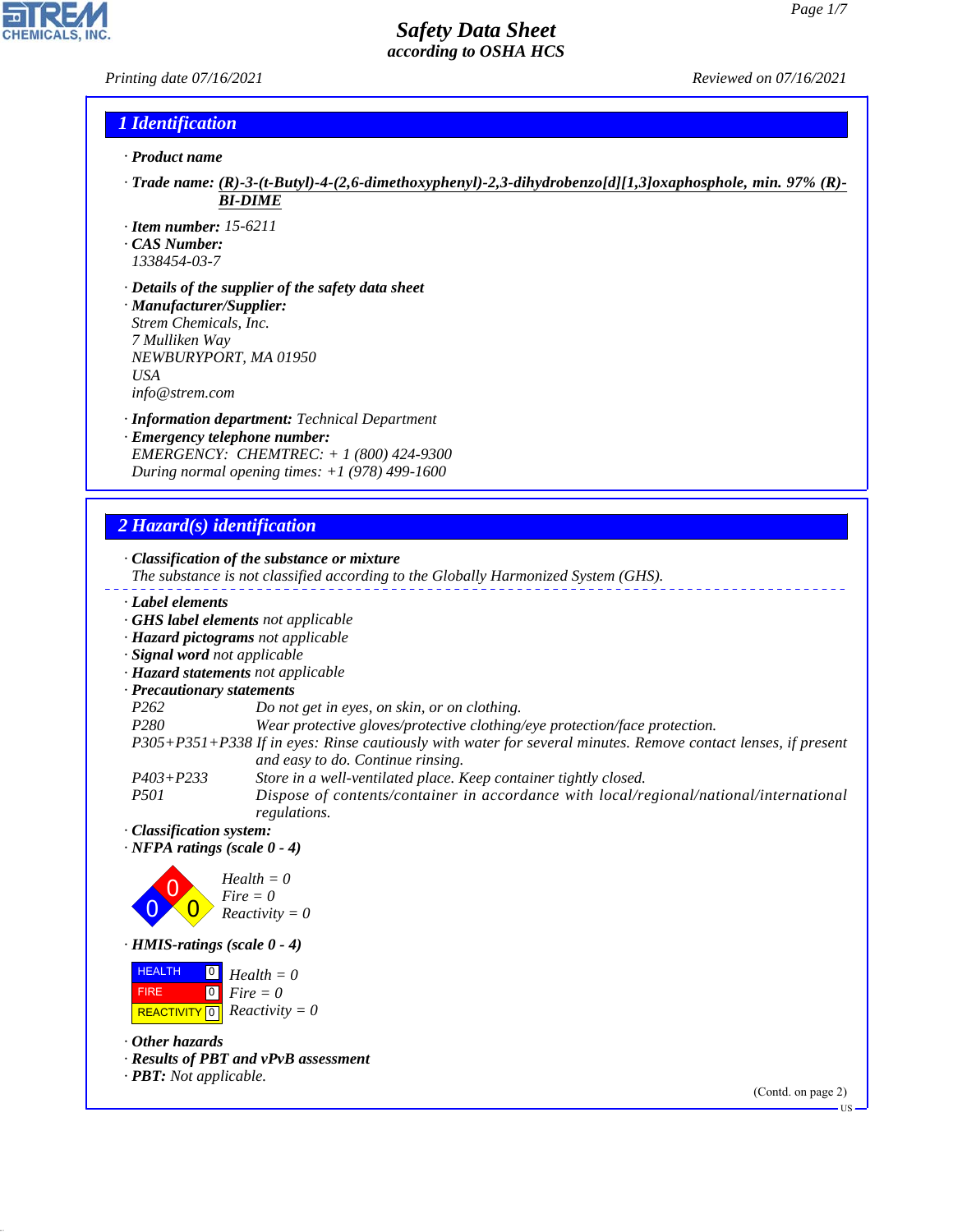*Printing date 07/16/2021 Reviewed on 07/16/2021*

*Trade name: (R)-3-(t-Butyl)-4-(2,6-dimethoxyphenyl)-2,3-dihydrobenzo[d][1,3]oxaphosphole, min. 97% (R)-BI-DIME*

*· vPvB: Not applicable.*

(Contd. of page 1)

#### *3 Composition/information on ingredients*

*· Chemical characterization: Substances*

*· CAS No. Description*

*1338454-03-7 (R)-3-(t-Butyl)-4-(2,6-dimethoxyphenyl)-2,3 dihydrobenzo[d][1,3]oxaphosphole, min. 97% (R)-BI-DIME*

#### *4 First-aid measures*

- *· Description of first aid measures*
- *· General information: No special measures required.*
- *· After inhalation: Supply fresh air; consult doctor in case of complaints.*
- *· After skin contact: Generally the product does not irritate the skin.*
- *· After eye contact: Rinse opened eye for several minutes under running water. Then consult a doctor.*
- *· After swallowing: If symptoms persist consult doctor.*
- *· Information for doctor:*
- *· Most important symptoms and effects, both acute and delayed No further relevant information available.*
- *· Indication of any immediate medical attention and special treatment needed*
- *No further relevant information available.*

#### *5 Fire-fighting measures*

- *· Extinguishing media*
- *· Suitable extinguishing agents: Use fire fighting measures that suit the environment.*
- *· Special hazards arising from the substance or mixture No further relevant information available.*
- *· Advice for firefighters*
- *· Protective equipment: No special measures required.*

#### *6 Accidental release measures*

- *· Personal precautions, protective equipment and emergency procedures Not required.*
- *· Environmental precautions: Do not allow to enter sewers/ surface or ground water.*
- *· Methods and material for containment and cleaning up: Dispose contaminated material as waste according to item 13.*
- *· Reference to other sections*
- *See Section 7 for information on safe handling.*
- *See Section 8 for information on personal protection equipment.*
- *See Section 13 for disposal information.*
- *· Protective Action Criteria for Chemicals*
- *· PAC-1:*

*Substance is not listed.*

*· PAC-2:*

44.1.1

*Substance is not listed.*

(Contd. on page 3)

US

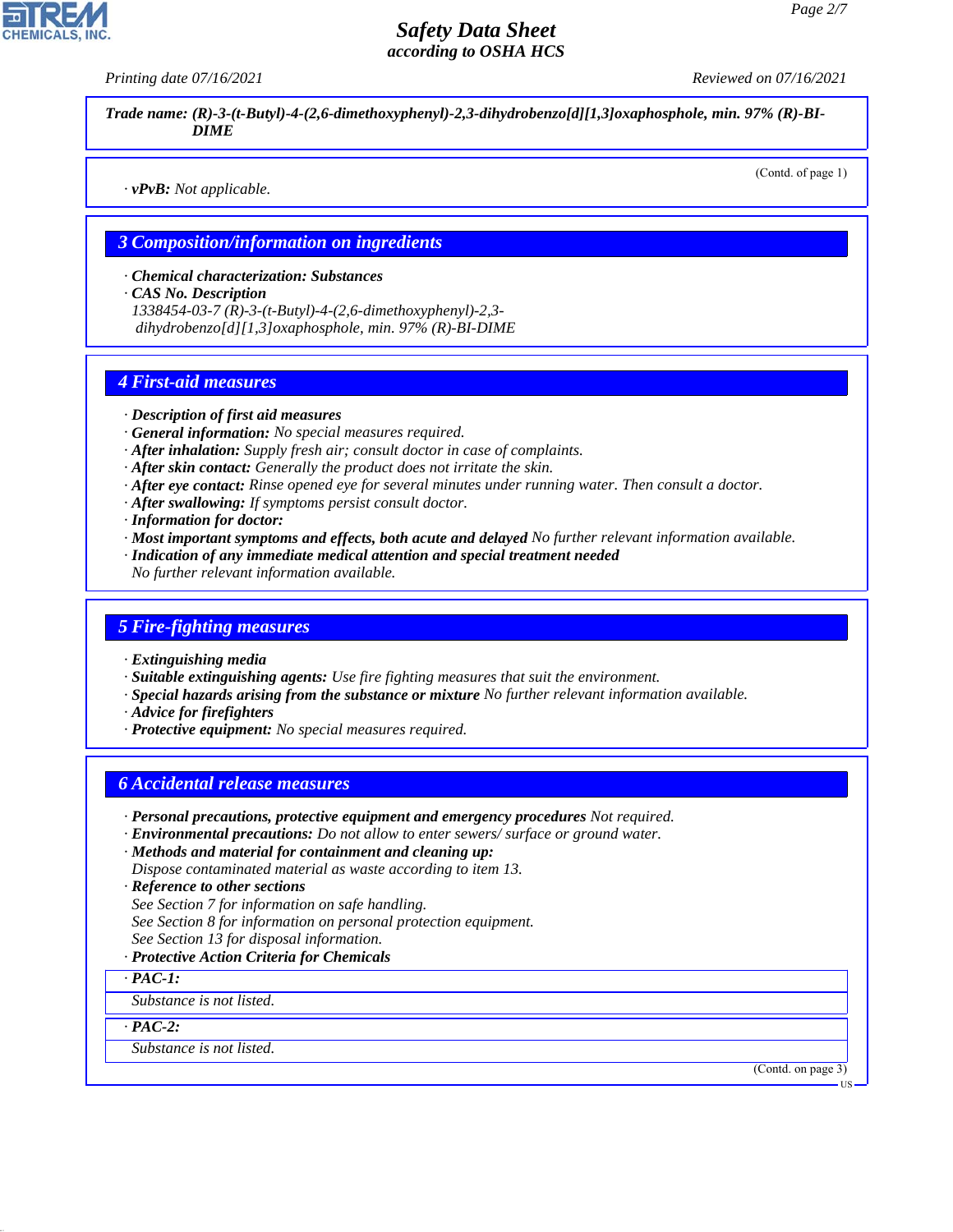*Printing date 07/16/2021 Reviewed on 07/16/2021*

*Trade name: (R)-3-(t-Butyl)-4-(2,6-dimethoxyphenyl)-2,3-dihydrobenzo[d][1,3]oxaphosphole, min. 97% (R)-BI-DIME*

#### (Contd. of page 2)

#### *· PAC-3:*

*Substance is not listed.*

## *7 Handling and storage*

- *· Handling:*
- *· Precautions for safe handling No special measures required.*
- *· Information about protection against explosions and fires: No special measures required.*
- *· Conditions for safe storage, including any incompatibilities*
- *· Storage:*
- *· Requirements to be met by storerooms and receptacles: No special requirements.*
- *· Information about storage in one common storage facility: Not required.*
- *· Further information about storage conditions: None.*
- *· Specific end use(s) No further relevant information available.*

#### *8 Exposure controls/personal protection*

- *· Additional information about design of technical systems: No further data; see item 7.*
- *· Control parameters*
- *· Components with limit values that require monitoring at the workplace: Not required.*
- *· Additional information: The lists that were valid during the creation were used as basis.*
- *· Exposure controls*
- *· Personal protective equipment:*
- *· General protective and hygienic measures:*
- *The usual precautionary measures for handling chemicals should be followed.*
- *· Breathing equipment: Not required.*
- *· Protection of hands:*



44.1.1

\_S*Protective gloves*

*The glove material has to be impermeable and resistant to the product/ the substance/ the preparation.*

*Due to missing tests no recommendation to the glove material can be given for the product/ the preparation/ the chemical mixture.*

*Selection of the glove material on consideration of the penetration times, rates of diffusion and the degradation · Material of gloves*

*The selection of the suitable gloves does not only depend on the material, but also on further marks of quality and varies from manufacturer to manufacturer.*

*· Penetration time of glove material*

*The exact break through time has to be found out by the manufacturer of the protective gloves and has to be observed.*

*· Eye protection: Safety glasses*

(Contd. on page 4)

US

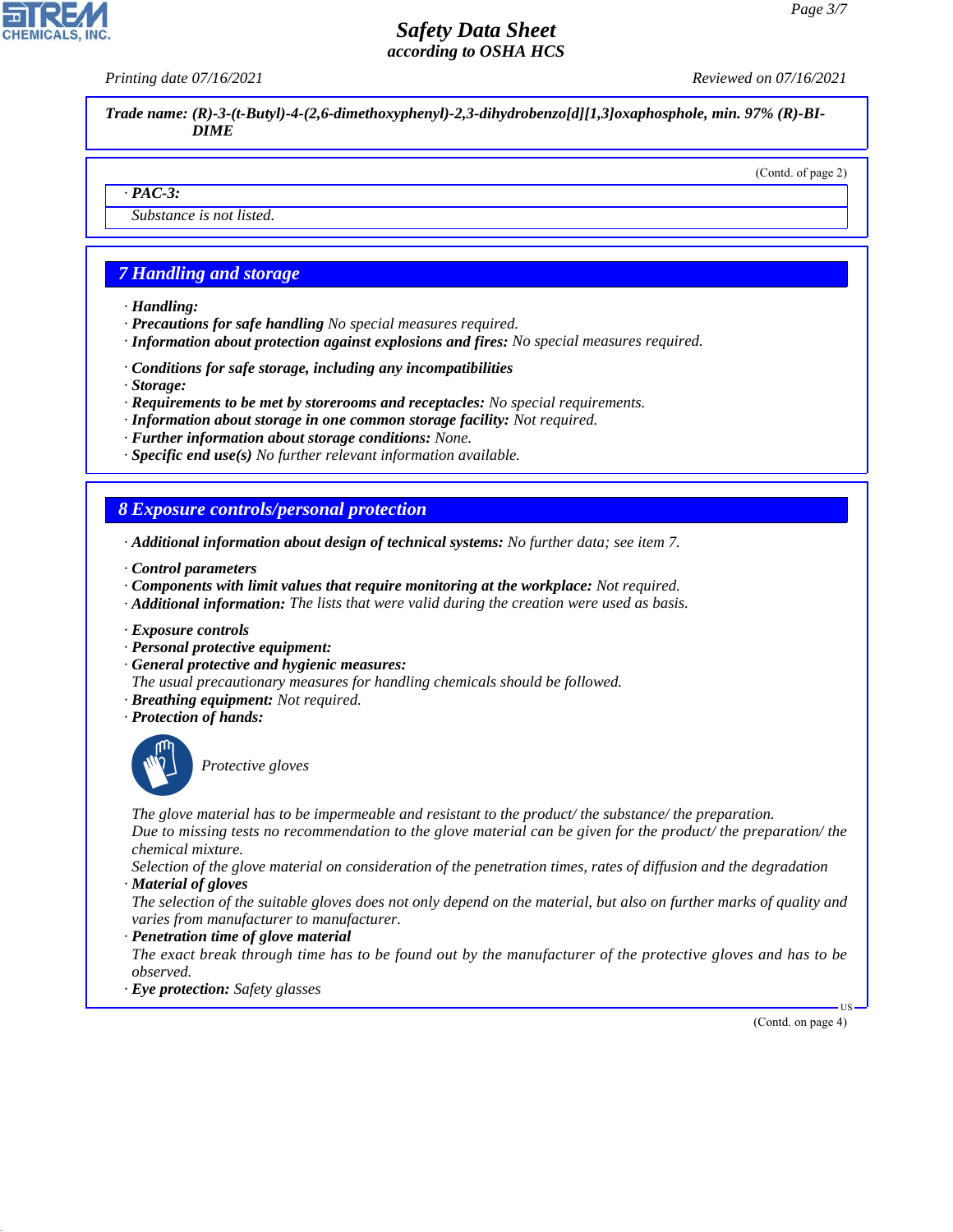P

**CHEMICALS, INC.** 

*Printing date 07/16/2021 Reviewed on 07/16/2021*

*Trade name: (R)-3-(t-Butyl)-4-(2,6-dimethoxyphenyl)-2,3-dihydrobenzo[d][1,3]oxaphosphole, min. 97% (R)-BI-DIME*

(Contd. of page 3)

| <b>9 Physical and chemical properties</b>                  |                                               |
|------------------------------------------------------------|-----------------------------------------------|
| · Information on basic physical and chemical properties    |                                               |
| · General Information                                      |                                               |
| $\cdot$ Appearance:                                        |                                               |
| Form:                                                      | Crystalline                                   |
| Color:                                                     | Light yellow                                  |
| $\cdot$ Odor:                                              | Characteristic                                |
| · Odor threshold:                                          | Not determined.                               |
| $\cdot$ pH-value:                                          | Not determined.                               |
| · Change in condition                                      |                                               |
| <b>Melting point/Melting range:</b>                        | Undetermined.                                 |
| <b>Boiling point/Boiling range:</b>                        | Undetermined.                                 |
| · Flash point:                                             | Not applicable.                               |
| · Flammability (solid, gaseous):                           | Not determined.                               |
| · Ignition temperature:                                    |                                               |
| <b>Decomposition temperature:</b>                          | Not determined.                               |
| · Auto igniting:                                           | Not determined.                               |
| · Danger of explosion:                                     | Product does not present an explosion hazard. |
| · Explosion limits:                                        |                                               |
| Lower:                                                     | Not determined.                               |
| <b>Upper:</b>                                              | Not determined.                               |
| · Vapor pressure:                                          | Not determined.                               |
| $\cdot$ Density:                                           | Not determined.                               |
| · Relative density                                         | Not determined.                               |
| · Vapor density                                            | Not determined.                               |
| · Evaporation rate                                         | Not applicable.                               |
| · Solubility in / Miscibility with                         |                                               |
| Water:                                                     | Not miscible or difficult to mix.             |
| · Partition coefficient (n-octanol/water): Not determined. |                                               |
| · Viscosity:                                               |                                               |
| Dynamic:                                                   | Not determined.                               |
| Kinematic:                                                 | Not determined.                               |
| · Solvent content:                                         |                                               |
| Organic solvents:                                          | $0.0\%$                                       |
| <b>VOC</b> content:                                        | 0.0 g/l / 0.00 lb/gl                          |
| $\cdot$ Other information                                  | No further relevant information available.    |

# *10 Stability and reactivity*

*· Reactivity No further relevant information available.*

*· Chemical stability*

44.1.1

*· Thermal decomposition / conditions to be avoided: No decomposition if used according to specifications.*

*· Possibility of hazardous reactions No dangerous reactions known.*

(Contd. on page 5)

US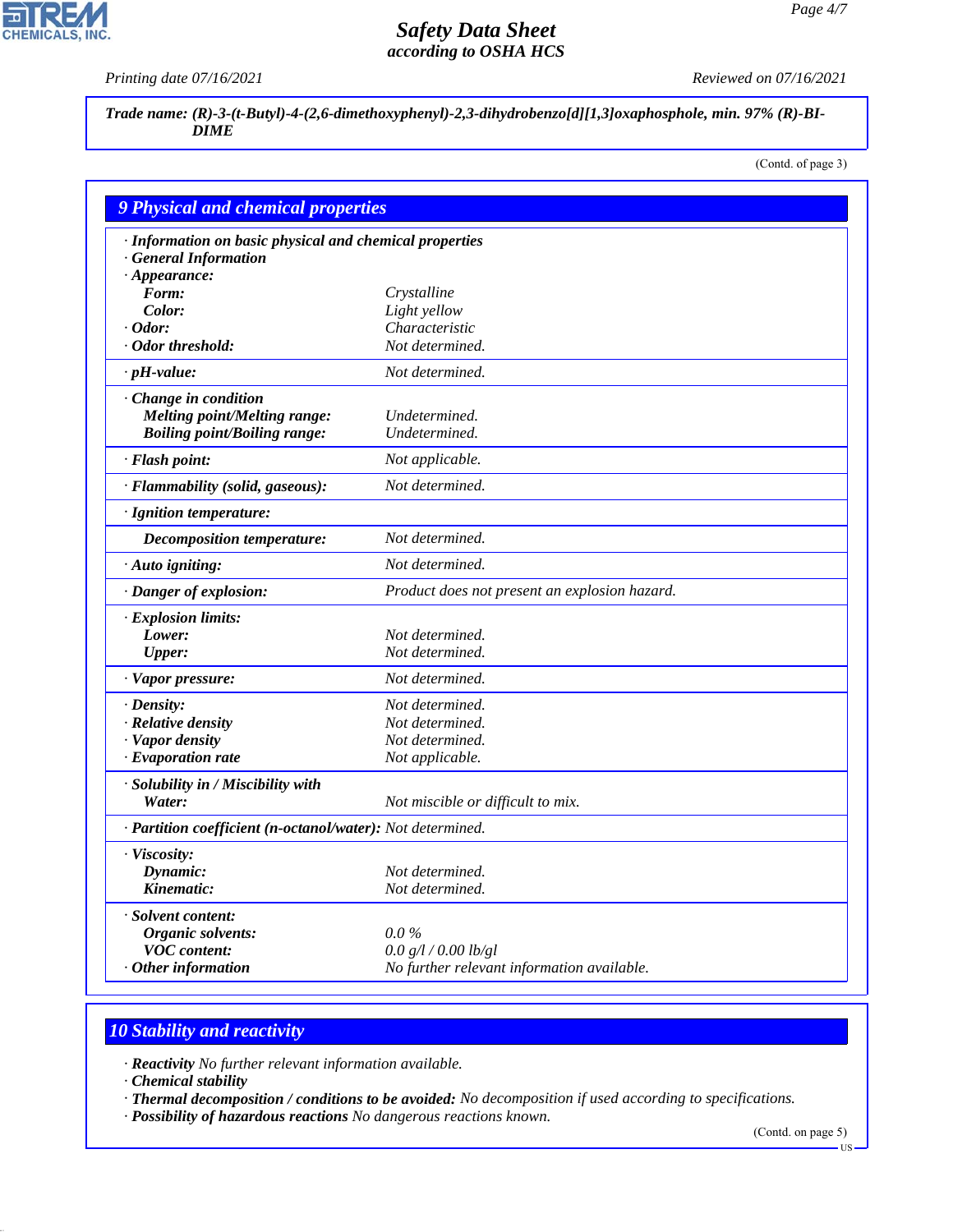*Printing date 07/16/2021 Reviewed on 07/16/2021*

*Trade name: (R)-3-(t-Butyl)-4-(2,6-dimethoxyphenyl)-2,3-dihydrobenzo[d][1,3]oxaphosphole, min. 97% (R)-BI-DIME*

- *· Conditions to avoid No further relevant information available.*
- *· Incompatible materials: No further relevant information available.*
- *· Hazardous decomposition products: No dangerous decomposition products known.*

#### *11 Toxicological information*

- *· Information on toxicological effects*
- *· Acute toxicity:*
- *· Primary irritant effect:*
- *· on the skin: No irritant effect.*
- *· on the eye: No irritating effect.*
- *· Sensitization: No sensitizing effects known.*
- *· Additional toxicological information:*

*When used and handled according to specifications, the product does not have any harmful effects according to our experience and the information provided to us. The substance is not subject to classification.*

*· Carcinogenic categories*

*· IARC (International Agency for Research on Cancer)*

*Substance is not listed.*

*· NTP (National Toxicology Program)*

*Substance is not listed.*

*· OSHA-Ca (Occupational Safety & Health Administration)*

*Substance is not listed.*

## *12 Ecological information*

- *· Toxicity*
- *· Aquatic toxicity: No further relevant information available.*
- *· Persistence and degradability No further relevant information available.*
- *· Behavior in environmental systems:*
- *· Bioaccumulative potential No further relevant information available.*
- *· Mobility in soil No further relevant information available.*
- *· Additional ecological information:*
- *· General notes:*
- *Water hazard class 1 (Self-assessment): slightly hazardous for water*

*Do not allow undiluted product or large quantities of it to reach ground water, water course or sewage system. · Results of PBT and vPvB assessment*

- *· PBT: Not applicable.*
- *· vPvB: Not applicable.*
- *· Other adverse effects No further relevant information available.*

#### *13 Disposal considerations*

*· Waste treatment methods*

44.1.1

*· Recommendation: Disposal must be made according to official regulations.*

(Contd. on page 6)



US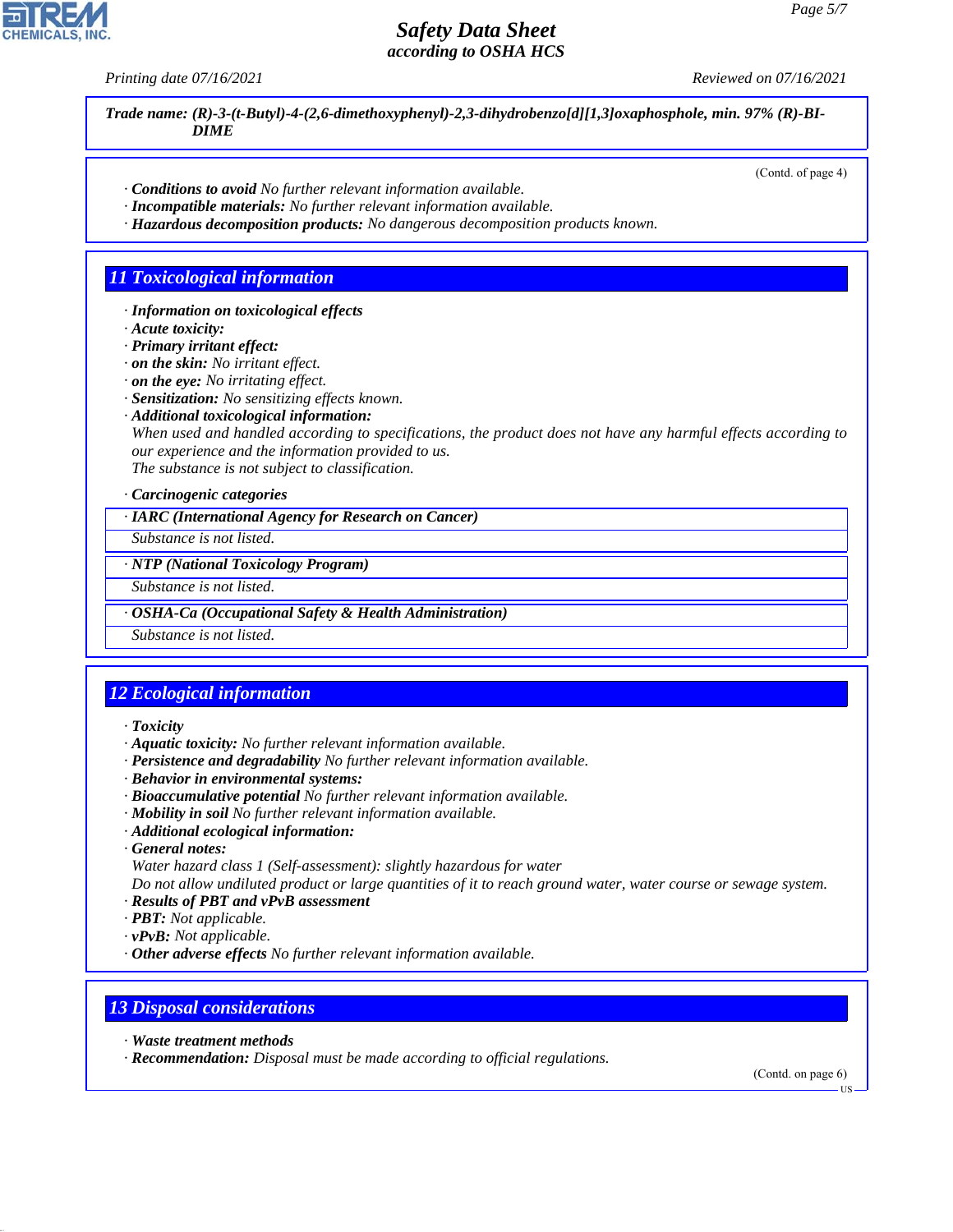*Printing date 07/16/2021 Reviewed on 07/16/2021*

*Trade name: (R)-3-(t-Butyl)-4-(2,6-dimethoxyphenyl)-2,3-dihydrobenzo[d][1,3]oxaphosphole, min. 97% (R)-BI-DIME*

(Contd. of page 5)

*· Uncleaned packagings:*

*· Recommendation: Disposal must be made according to official regulations.*

| <b>14 Transport information</b>                                                     |                 |  |
|-------------------------------------------------------------------------------------|-----------------|--|
| $\cdot$ UN-Number<br>· DOT, ADN, IMDG, IATA                                         | not regulated   |  |
| $\cdot$ UN proper shipping name<br>· DOT, ADN, IMDG, IATA                           | not regulated   |  |
| $\cdot$ Transport hazard class(es)                                                  |                 |  |
| · DOT, ADN, IMDG, IATA<br>· Class                                                   | not regulated   |  |
| · Packing group<br>· DOT, IMDG, IATA                                                | not regulated   |  |
| · Environmental hazards:                                                            | Not applicable. |  |
| · Special precautions for user                                                      | Not applicable. |  |
| · Transport in bulk according to Annex II of<br><b>MARPOL73/78 and the IBC Code</b> | Not applicable. |  |
| · UN "Model Regulation":                                                            | not regulated   |  |

## *15 Regulatory information*

*· Safety, health and environmental regulations/legislation specific for the substance or mixture · Sara*

*· Section 355 (extremely hazardous substances):*

*Substance is not listed.*

*· Section 313 (Specific toxic chemical listings):*

*Substance is not listed.*

*· TSCA (Toxic Substances Control Act):*

*Substance is not listed.*

*· Proposition 65*

*· Chemicals known to cause cancer:*

*Substance is not listed.*

*· Chemicals known to cause reproductive toxicity for females:*

*Substance is not listed.*

*· Chemicals known to cause reproductive toxicity for males:*

*Substance is not listed.*

*· Chemicals known to cause developmental toxicity:*

*Substance is not listed.*

44.1.1

(Contd. on page 7)



US